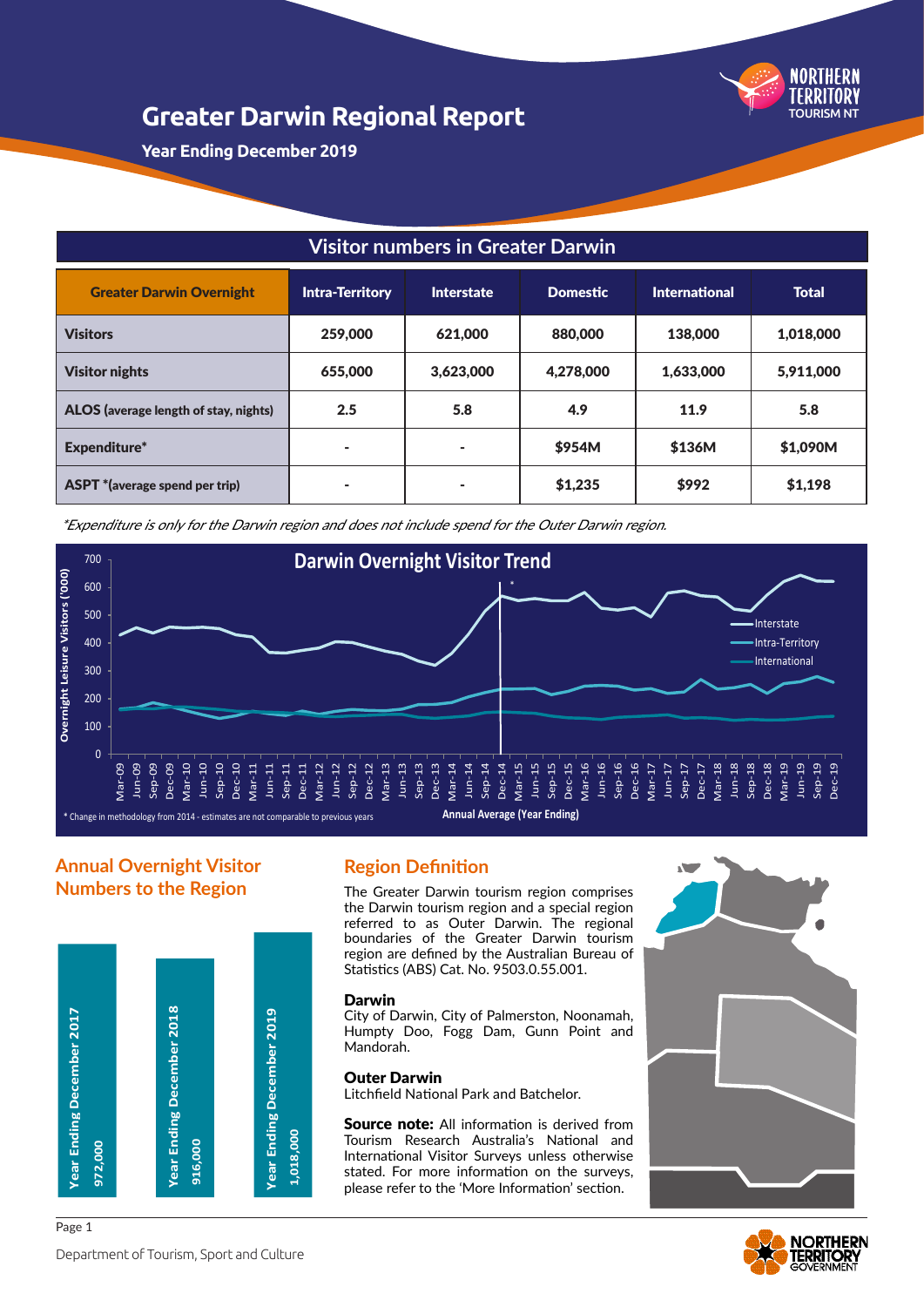

**Year Ending December 2019**

| <b>Country of Origin</b> | <b>Visitors</b> | <b>Visitor nights</b> | <b>ALOS (nights)</b> |
|--------------------------|-----------------|-----------------------|----------------------|
| <b>International</b>     | 138,000         | 1,633,000             | 11.9                 |
| <b>United Kingdom</b>    | 18,000          | 176,000               | 9.9                  |
| <b>USA</b>               | 14,000          | 86,000                | 6.3                  |
| <b>Germany</b>           | 12,000          | 107,000               | 9.2                  |
| <b>New Zealand</b>       | 11,000          | 100,000               | 9.4                  |
| <b>France</b>            | 8,000           | 94,000                | 11.8                 |
| Canada                   | 6,000           | 29,000                | 5.0                  |
| Indonesia                | 6,000           | 84,000                | 15.2                 |
| <b>Singapore</b>         | 5,000           | 20,000                | 3.9                  |
| China                    | 5,000           | 66,000                | 13.9                 |
| <b>Netherlands</b>       | 4,000           | 27,000                | 6.2                  |

# State of Origin | Visitors | Visitor nights | ALOS (nights) Intra-Territory 259,000 655,000 2.5 Interstate 621,000 3,623,000 5.8 **VIC 173,000 1,045,000 6.0 WA 146,000 972,000 6.7 NSW 125,000 560,000 4.5 QLD 88,000 558,000 6.4 SA 68,000 382,000 5.6 TAS 11,000 66,000 5.7 ACT 10,000 40,000 3.8**

### **Greater Darwin Source Markets**

| <b>Purpose of Visit</b>                  | Intra -<br>Territory | <b>Interstate</b> | <b>Domestic</b> | <b>International</b> | <b>Total</b> |
|------------------------------------------|----------------------|-------------------|-----------------|----------------------|--------------|
| <b>Holiday</b>                           | 133,000              | 248,000           | 381,000         | 94,000               | 475,000      |
| <b>Visiting friends</b><br>and relatives | 28,000               | 114,000           | 142,000         | 16,000               | 158,000      |
| <b>Business</b>                          | 70,000               | 241,000           | 311,000         | 10,000               | 321,000      |
| Other reasons*                           | 27,000               | 27,000            | 54,000          | 19,000               | 73,000       |



\*Includes employment, education, other reason, no other reason and in transit.

### **WHAT time of year do visitors come?**

**WHERE do visitors come from and WHY?**





Department of Tourism, Sport and Culture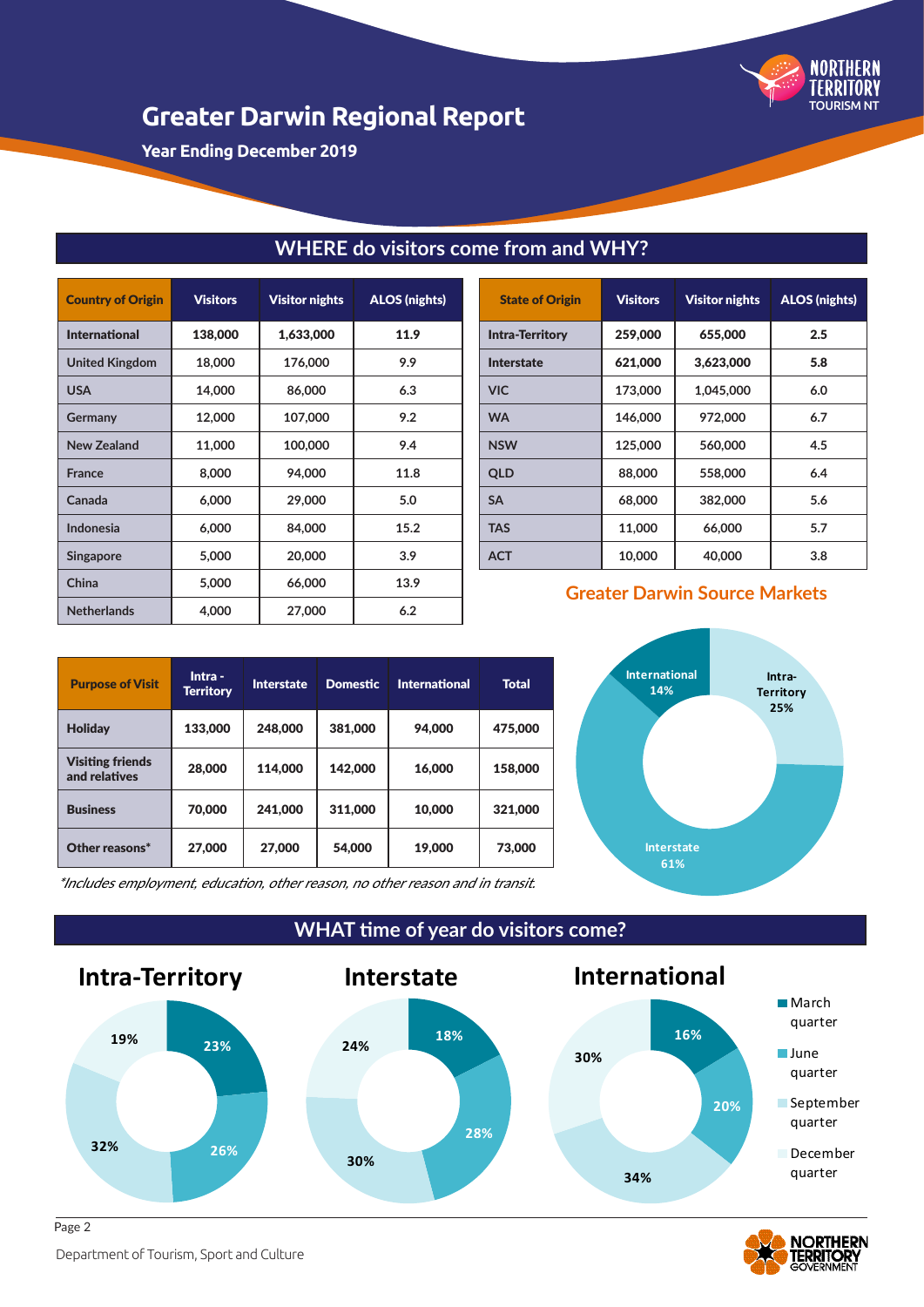

**Year Ending December 2019**

# **WHO are our visitors travelling with?**



\*Includes school/uni/college group, non-shool sporting group/community group or club and other.

# **WHAT age are our visitors?**





Department of Tourism, Sport and Culture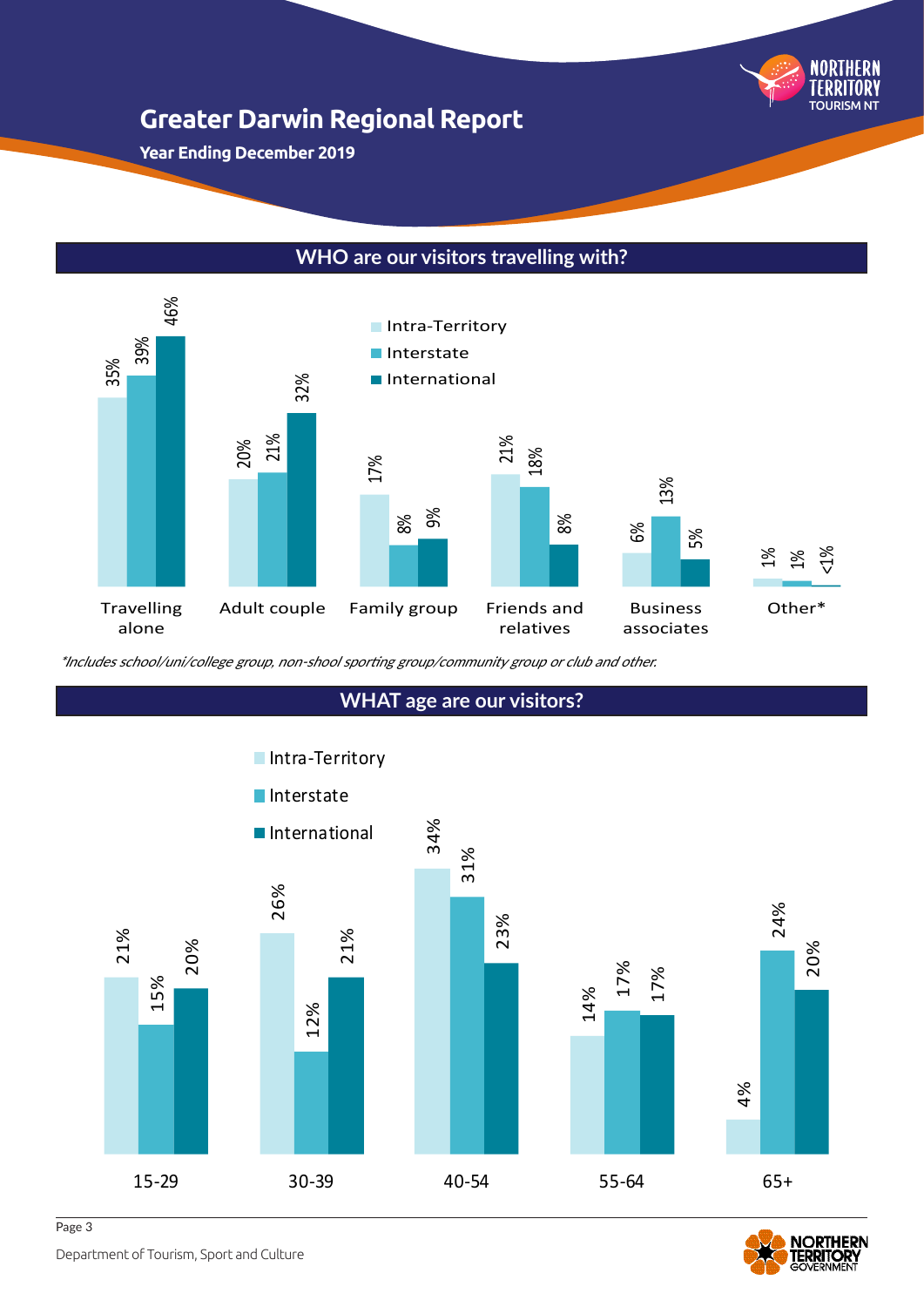

**Year Ending December 2019**

# **WHAT transportation\* did they use to get here and around?**



\*Transportation refers to stopover transportation and includes transportation used to arrive and used within the region. \*\*Includes long distance transport, local transport, other land transport, water transport, other transport and not stated/asked.

# **WHERE else did they go in the Territory?**

| <b>Dispersal</b>       | <b>Kakadu</b><br><b>Arnhem</b> | <b>Katherine Daly</b> | <b>Barkly</b> | <b>Alice Springs</b><br><b>MacDonnell</b> | Lasseter |
|------------------------|--------------------------------|-----------------------|---------------|-------------------------------------------|----------|
| <b>Intra-Territory</b> | 1.000                          | 8,000                 | 2,000         | 1.000                                     | 1.000    |
| <b>Interstate</b>      | 62,000                         | 92,000                | 42,000        | 71,000                                    | 39,000   |
| <b>International</b>   | 33,000                         | 30,000                | 10,000        | 32,000                                    | 29,000   |

# **WHERE did they go in the Greater Darwin region?**

| <b>Statistical Area Level</b>           | <b>Annual visit</b><br>(2 year average) | <b>Proportion of</b><br>region |
|-----------------------------------------|-----------------------------------------|--------------------------------|
| Darwin City (SA2)                       | 794.000                                 | 78%                            |
| Darwin Suburbs [SA2 group]              | 59,000                                  | 6%                             |
| Palmerston Suburbs [SA2 group]          | 37,000                                  | 4%                             |
| Howard Springs - Koolpinyah [SA2 group] | 14,000                                  | 1%                             |
| Humpty Doo - Weddell [SA2 group]        | 25,000                                  | 2%                             |
| <b>Outer Darwin (special region)</b>    | 154,000                                 | 15%                            |
| <b>Greater Darwin Total</b>             | 1,018,000                               |                                |



Image source: Australian Bureau of Statistics.



Page 4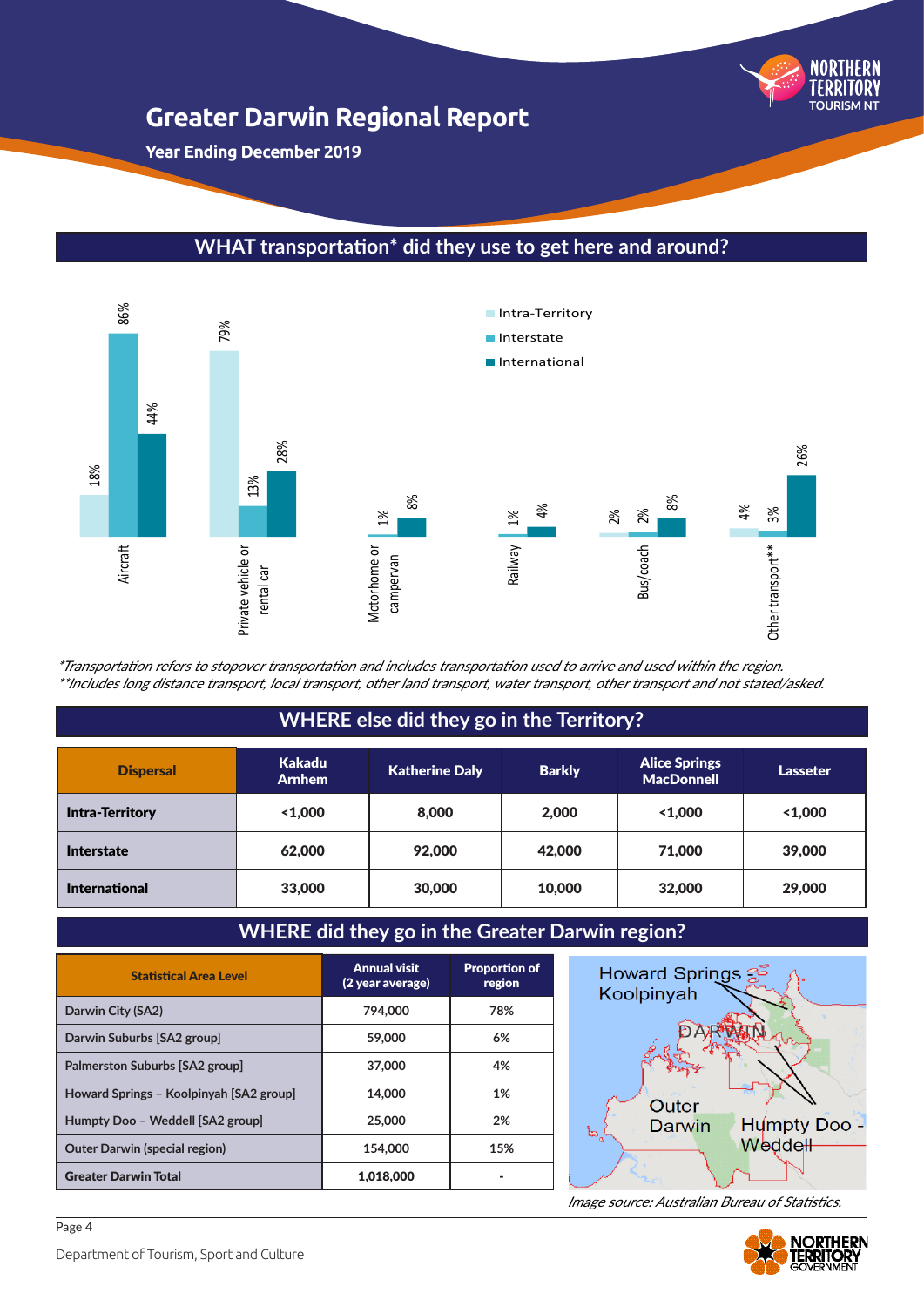

**Year Ending December 2019**

| <b>Domestic Leisure Drive</b> | Intra-<br><b>Territory</b> | <b>Interstate</b> | <b>Domestic</b> |
|-------------------------------|----------------------------|-------------------|-----------------|
| <b>Visitors</b>               | 148,000                    | 72,000            | 220,000         |
| <b>Visitor nights</b>         | 276,000                    | 375,000           | 651,000         |
| <b>ALOS</b> (nights)          | 1.9                        | 5.2               | 3.0             |

Domestic leisure drive visitors accounted for approximately 25% (or 220,000 visitors) of all domestic visitors to the region.

#### **Domestic source markets**

NT residents made up 67% of the domestic leisure drive market for Greater Darwin. This may reflect Darwin residents travelling to the Outer Darwin region on short trips, e.g. an overnight trip to Litchfield. Queensland is the largest interstate drive market making up 10% of visitors. They were closely followed by Victoria at 9%.

### **Length of stay**

Approximately 78% (or 172,000) of domestic leisure drive visitors stayed for three nights or less. Influencing this result is the high proportion of Territorians travelling for two or fewer nights.





### **Length of Stay - Domestic Leisure Drive Market**

**The domestic leisure drive\* market in focus**

\*Domestic leisure drive is defined as domestic visitors who travelled for the pupose of a holiday or visiting friends and relatives that also used drive transportation in the region.

Note: Expenditure data is not available by type of transportation used.

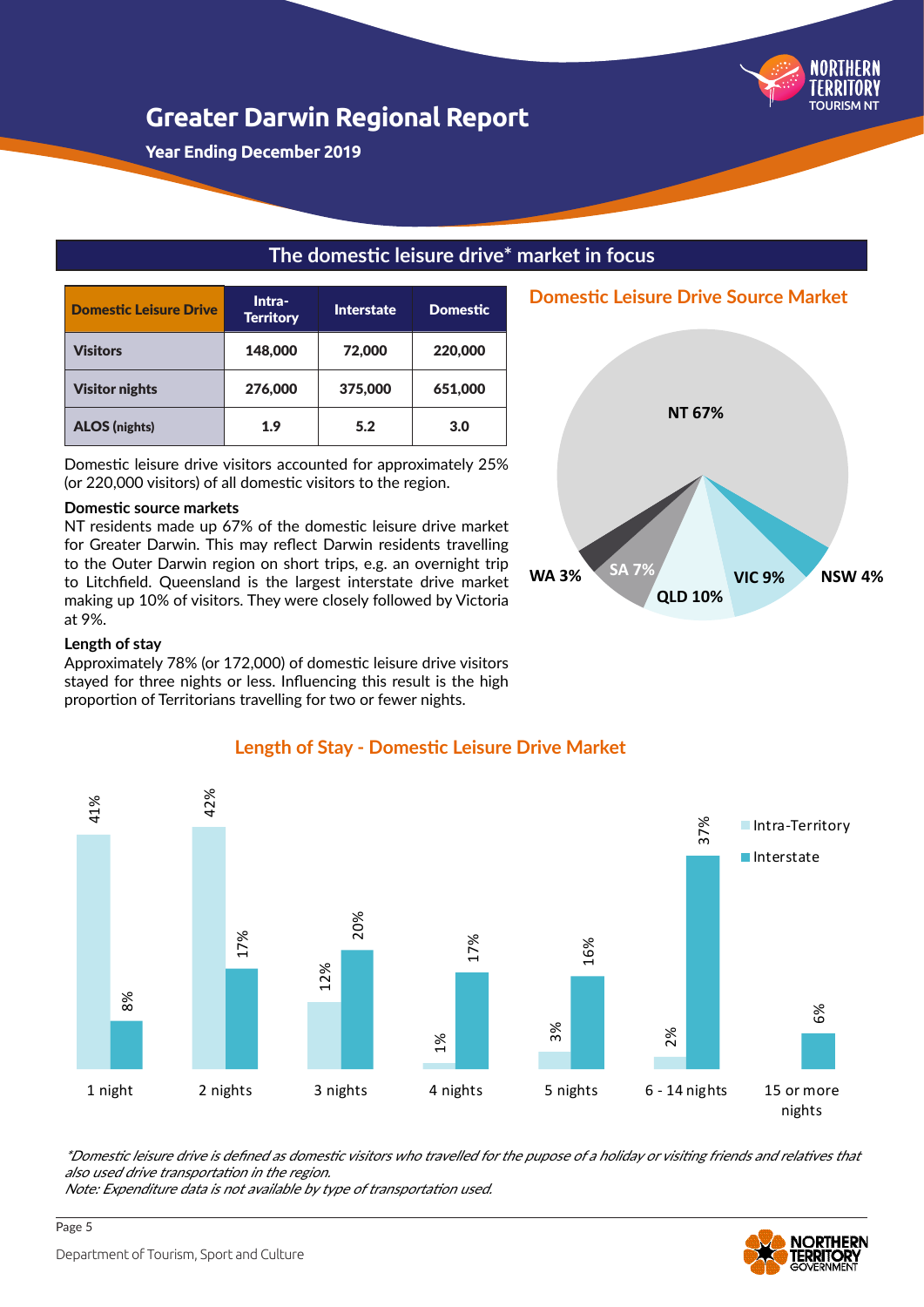

**Year Ending December 2019**

# **Youth visitation to the region**

| <b>Youth</b>          | Intra-<br><b>Territory</b> | <b>Interstate</b> | <b>Domestic</b> | <b>International</b> | <b>Total</b> |
|-----------------------|----------------------------|-------------------|-----------------|----------------------|--------------|
| <b>Visitors</b>       | 50,000                     | 86,000            | 136,000         | 30,000               | 166,000      |
| <b>Visitor nights</b> | 164,000                    | 539,000           | 703,000         | 517,000              | 1,220,000    |
| <b>ALOS</b> (nights)  | 3.3                        | 6.3               | 5.2             | 17.1                 | 7.4          |

outh is defined as ny visitor aged 15 o 29 years of age, who did not travel is part of a family group (parents and children) or school roup.

# **Youth Purpose of Visit**



The youth market contributes 16% of all visitors to the Greater Darwin region. They also contribute a significant number of nights in the region with 1.2 million nights or 21% of nights in the region.

Domestic youth visitors make up the largest number of youth visitors to the region, with interstate youth making up over half (52%) of the youth market, and Intra-Territory making up almost a third (30%). International youth make up 18% of the market, however they stay three times longer as domestic youth.

\*Includes employment, education, other reason, no other reason and in transit.

# **Visitors interested in Aboriginal cultural experiences/participation**

| <b>Aboriginal</b><br><b>Culture</b> | Intra-<br><b>Territory</b> | <b>Interstate</b> | <b>Domestic</b> | <b>International</b> | <b>Total</b> |
|-------------------------------------|----------------------------|-------------------|-----------------|----------------------|--------------|
| <b>Visitors</b>                     | 6,000                      | 37,000            | 43,000          | 69,000               | 112,000      |
| <b>Visitor nights</b>               | 17.000                     | 215,000           | 232,000         | 720,000              | 952,000      |
| <b>ALOS (nights)</b>                | 2.8                        | 5.7               | 5.3             | 10.4                 | 8.4          |

Domestic Aboriginal cultural experiences include: experience Aboriginal art/ craft and cultural displays, and visit an Aboriginal site/ community. International Aboriginal cultural experiences include: experience Aboriginal art/ craft and cultural displays, visit an Aboriginal site/ community, and attend an Aboriginal performance.

Aboriginal culture is a niche segment for those visiting the Greater Darwin region, with approximately one in ten (11%) visitors participating in these activities.

The majority of those who were interested in Aboriginal culture were in the region for the purpose of a holiday. More specifically, 91% of international visitors and 75% of interstate visitors who participated in Aboriginal cultural activities were on a holiday.

# **Aboriginal Culture Purpose of Visit**



\*Includes employment, education, other reason, no other reason and in transit.

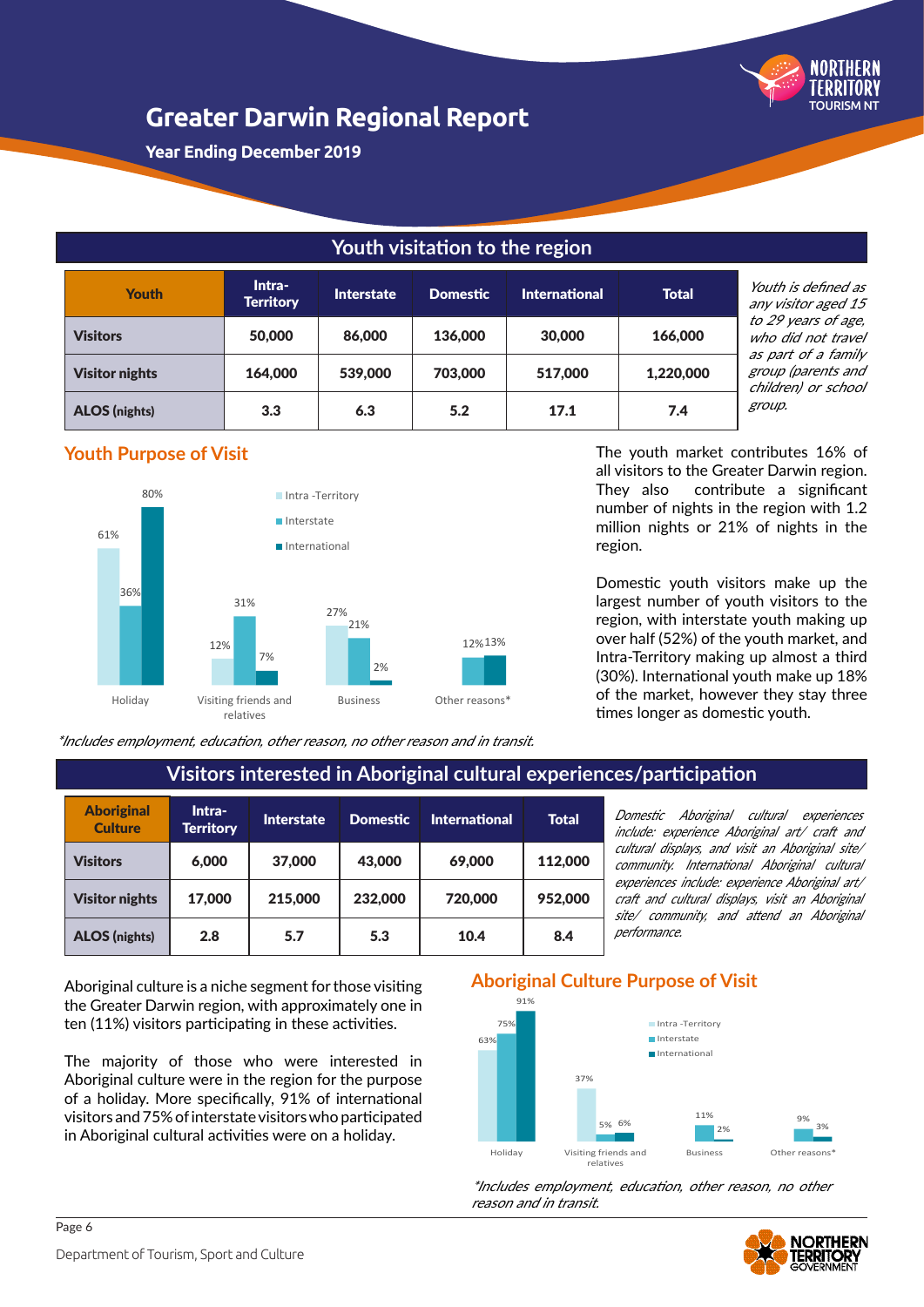

**Year Ending December 2019**

# **HOW do internationals get here?**

Approximately two fifths (42%) of international visitors to the Greater Darwin region arrived through Darwin with a similar proportion (44%) arriving via capital cities on the east coast.

### **Ports of Entry/Exit by International Visitors who Visited Greater Darwin Year Ending December 2019**



Note: Other ports of entry and exit, including the Gold Coast, accounted for less than 1%. East coast ports are defined as Sydney, Melbourne and Brisbane. Percentages may not add up to 100% due to rounding.

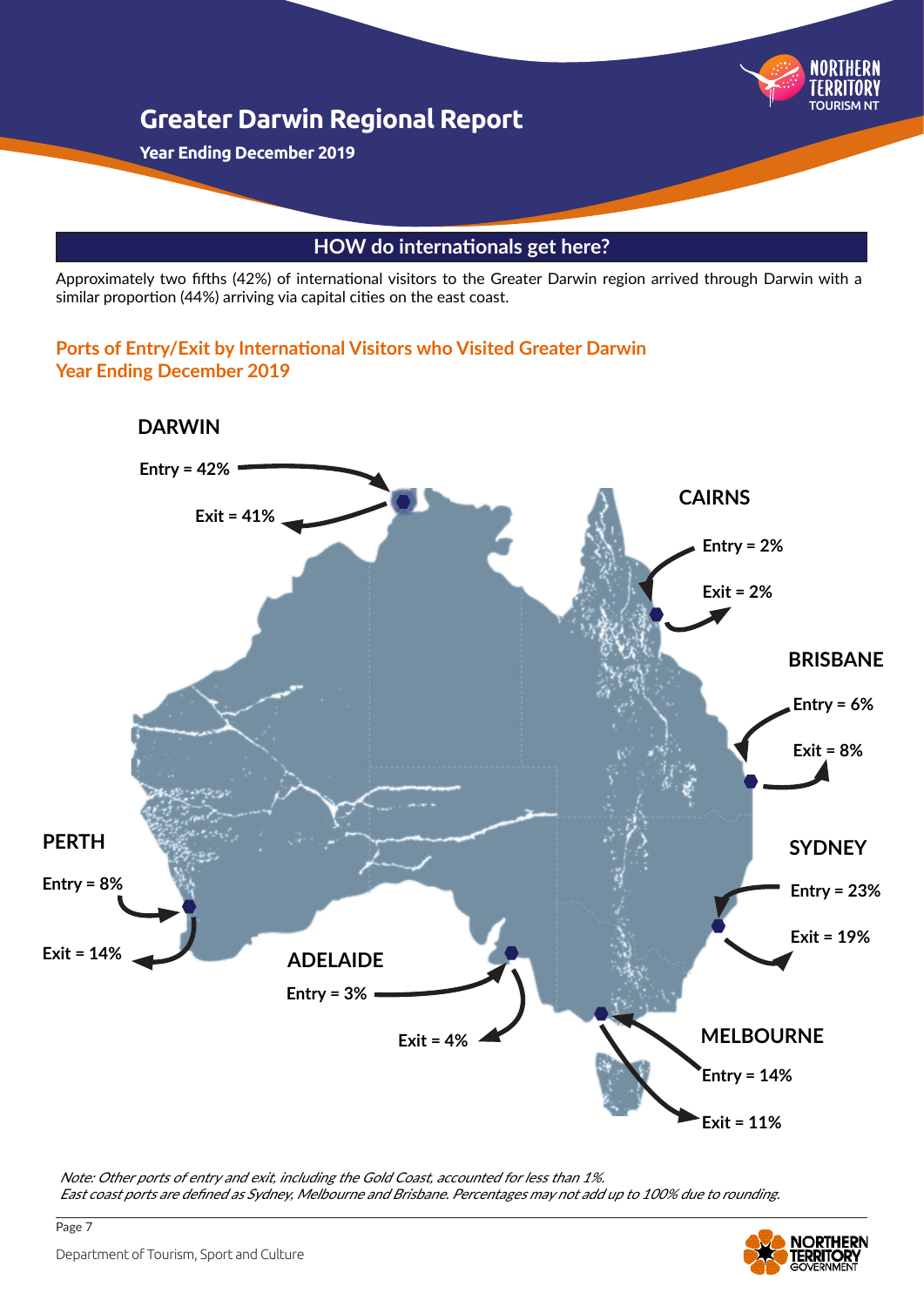

**Year Ending December 2019**

# **WHERE did they stay?**



\*Includes guest house/ bed & breakfast, other commercial accommodation (e.g. boat, glamping, other), own property, other private accommodation, other accommodation, in transit and not stated/asked. Note: short term letting could come under any number of



Page 8 Note: Activities include both international and domestic overnight visitors. Activities reported for domestic visitors would have taken place in the NT, while activities for international visitors could have taken place anywhere within Australia (including the NT).